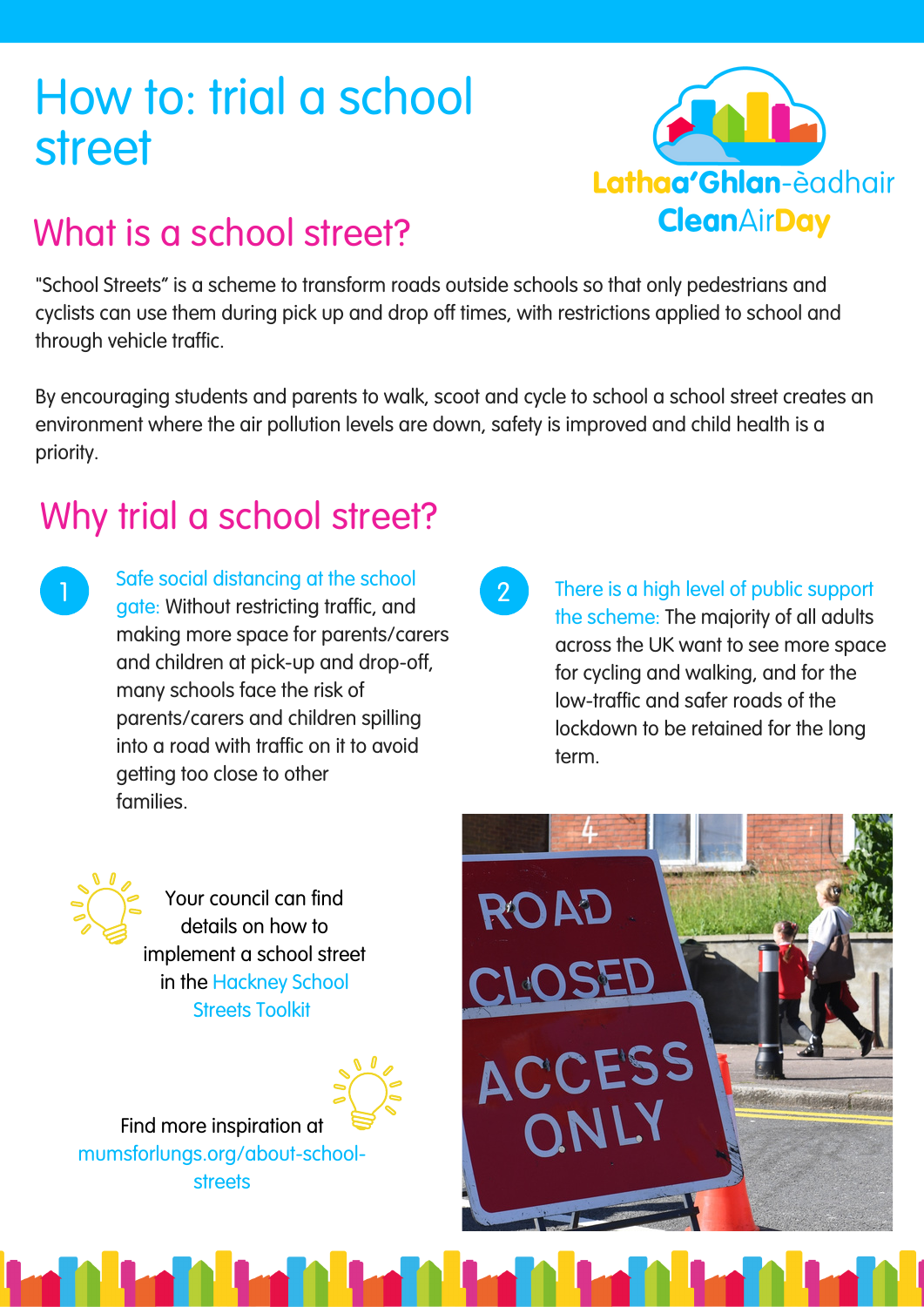### How to apply for a school street?

Write to your local authority to request a school street. You can copy and paste the text below adding in your details

Dear [insert councillors name here].

[Insert name of school here] are writing to apply for a school street to be implemented on [insert name of road at the school gates here] as soon as possible. Our school is taking part in Clean Air Day 2022 and we want to make 16 June the cleanest Clean Air Day yet. Please help us to achieve this by granting permission for our school to have a school street in advance of Clean Air Day this year.

This request is of critical importance now as social distancing requirements at the school gate cause children and parents to spill out into the road making vehicle restrictions on school streets an urgent safety need.

[insert name of school here] is an ideal candidate for a school street as we are located in a pollution hotspot. Limiting vehicle access will maintain current lower levels of air pollution and allow the growing numbers of students who want to walk and cycle to do so safely. This provides a double benefit to children's health.

In contrast if families do not feel it is safe enough for their children to walk or cycle to school, we may see a surge in car travel while public transport use remains low. We see a school street as the solution and hope you will support our application.

I attach support for this scheme from our wider school community [if you have a petition or supporting letters from your school community attach them to the email]

[insert name of school here] believes this is the time to make a long lasting, positive change in our school and illustrate our commitment to cutting air pollution in [insert name of local area here] for everyone.



Find the contact information for your local council at www.cosla.gov.uk/councils